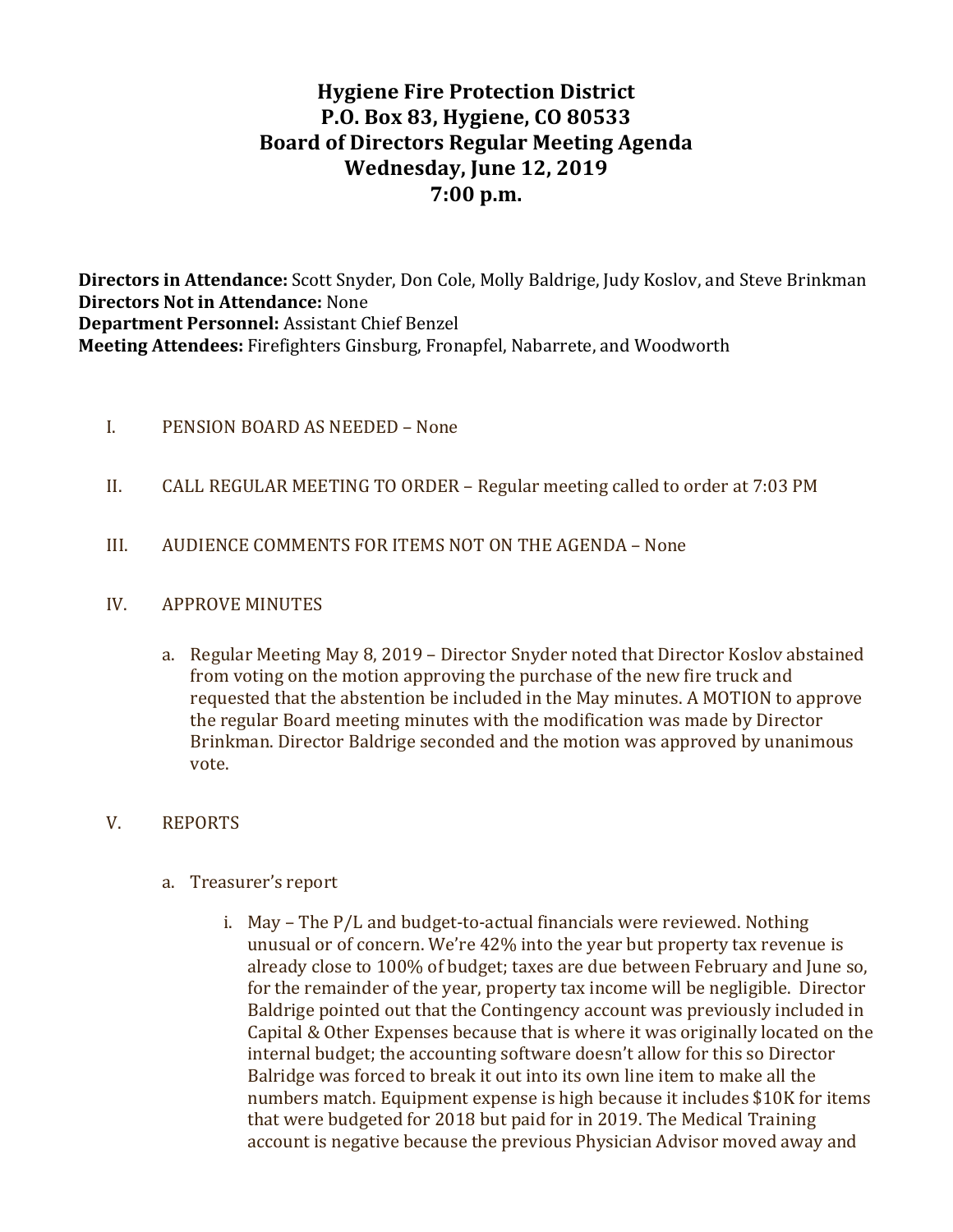generously elected to return his fee. The account will become positive again once the fee is paid to the new Physician Advisor. Most other accounts are right in line with where they should be for this point in the year.

- 1. There was some discussion about the payment schedule of the new engine (initial payment of  $$120,000$  before the end of the year) and Director Koslov questioned why this expense was not included in the 2019 budget if it was an anticipated purchase. Director Baldrige explained that large capital purchases are not listed in the operating budget because those types of expenses are not drawn from the same account. The Department of Local Affairs does not require that we submit a capital account budget but it would be valuable for the Board and taxpayers to create one that is as explicit and transparent as the operating budget.
	- Moving forward, the Treasurer will present a Capital Budget in a manner similar to that of the Operating Budget.

### b. Secretary's report

- i. Upcoming deadlines
	- 1. Steak Dinner is this weekend, June  $15<sup>th</sup>$  at  $5PM$ .
	- 2. Board Members Three Board members' terms are up next year. Directors Snyder and Koslov have the option to run for another term but Director Baldrige is term limited and will need to be replaced.
		- Director Cole spoke with one person who confirmed she is interested in joining the Board and he has two other people that he still needs to follow up with. Director Baldrige also has someone she is planning to ask.
		- Three Board Member seats will be available so, if more than three people are interested in running, we will need to hold an election in 2020. If an election is necessary, preparations should begin in January 2020.
	- 3. Archive Project Auxiliary Volunteer Bob Barnaby and Website Manager Brian Sanders recommend centralizing all online Department activity within Google Docs. We already use Gmail so they believe that it would streamline communications if we migrated our online archive to the same cloud-computing technology. There was some discussion of the pros and cons of moving the archives to a new platform and some the Board members are hesitant to "fix what isn't broken." Director Koslov will send Brian Sanders an email expressing the concerns and CC the Board.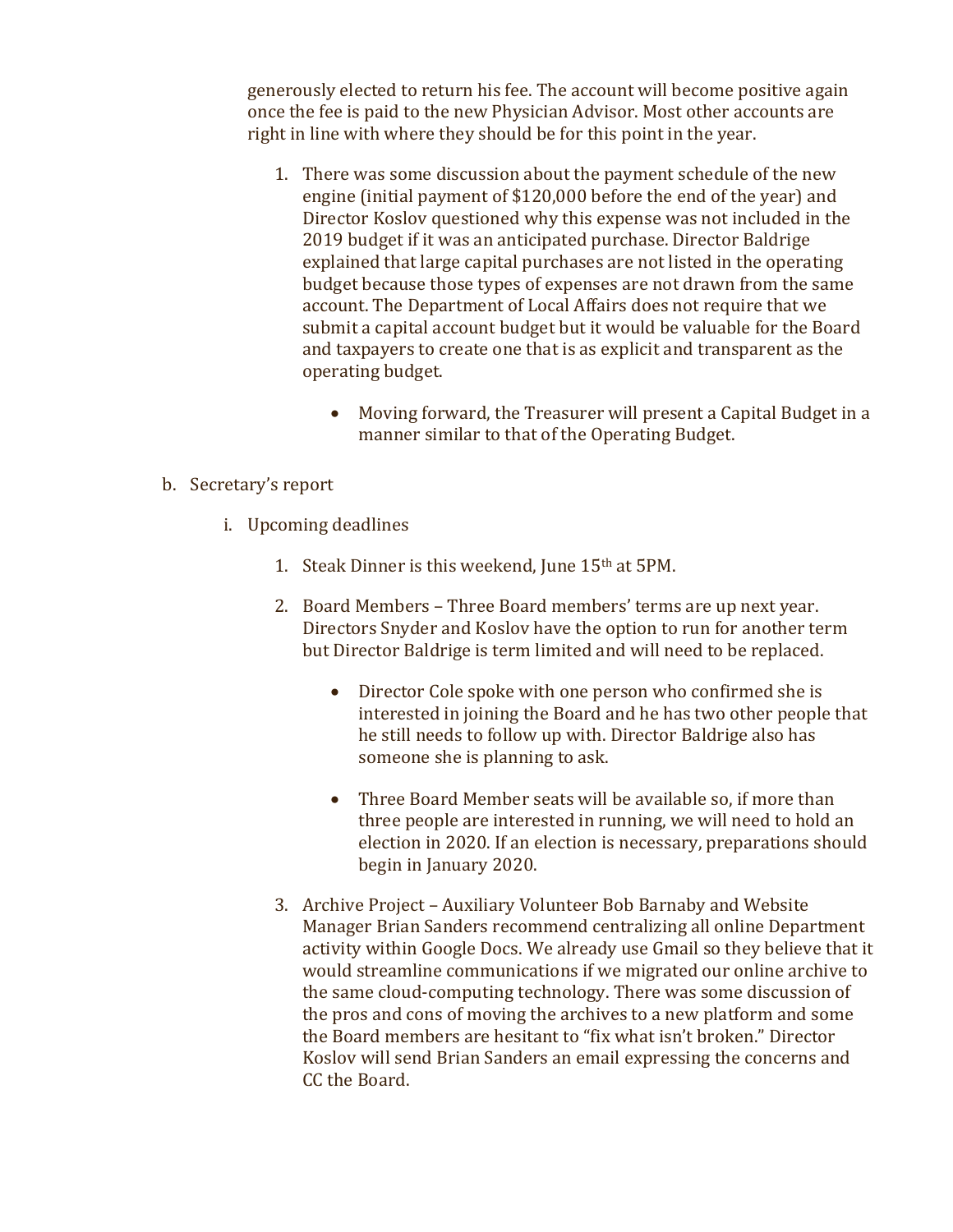• Prior to the meeting, Brian sent an email offering to meet with the Board and walk everyone through Google Docs and answer questions. Some members were not available on the proposed date so Director Baldrige will coordinate a time for a second instructional meeting.

# c. Chief's Report

- 1. Ambulance Service Chief Trevithick was not in attendance so Assistant Chief Benzel presented on his behalf. He reported that UCHealth met with AMR and now says that they cannot post an ambulance at the station. This is a relatively recent development and we do not have any further details at this time. The Board requested that Chief Trevithick send an email to all Board members, explaining why UCHealth decided against stationing an ambulance in the District, once he has more information.
- 2. If the deal with UCHealth had gone through, the District would have rented the property adjacent to the bunkhouse, which is also owned by Roberta Sadar, to house the additional staff. Chief Trevithick requested that the District pay her one month's rent in appreciation for holding the rental vacant for us if it had been needed. A MOTION to pay Roberta Sadar the equivalent of one month of rent was made by Director Brinkman. Director Baldrige seconded and the motion was approved by unanimous vote.
- ii. Mutual Aid Things are looking good promising in respect to setting up and/or renewing contracts with surrounding Departments. Mountain View requested setting up a second meeting to discuss future cooperation and possible staging an ambulance in Niwot to serve both Districts.
- iii. 2841 Vehicle Title Nothing to report
- iv. IT Program: Discuss need to migrate archives to Google Docs, and update on IT projects and cost – See Secretary's Report, b3
- v. Public Information Officer (PIO) Assistant Chief Benzel is waiting to hear back from his contact about classes on how to format and develop content to generate effective press releases. No reply yet but he will follow up again. Assistant Chief Benzel is already doing write-ups of Department activity and trainings that are posted on the website and he is willing to manage press communications, with the goal of increasing awareness and interest in the HFPD.
- vi. Fuel Tanks FF Turner is preparing to submit the permit application for the second time.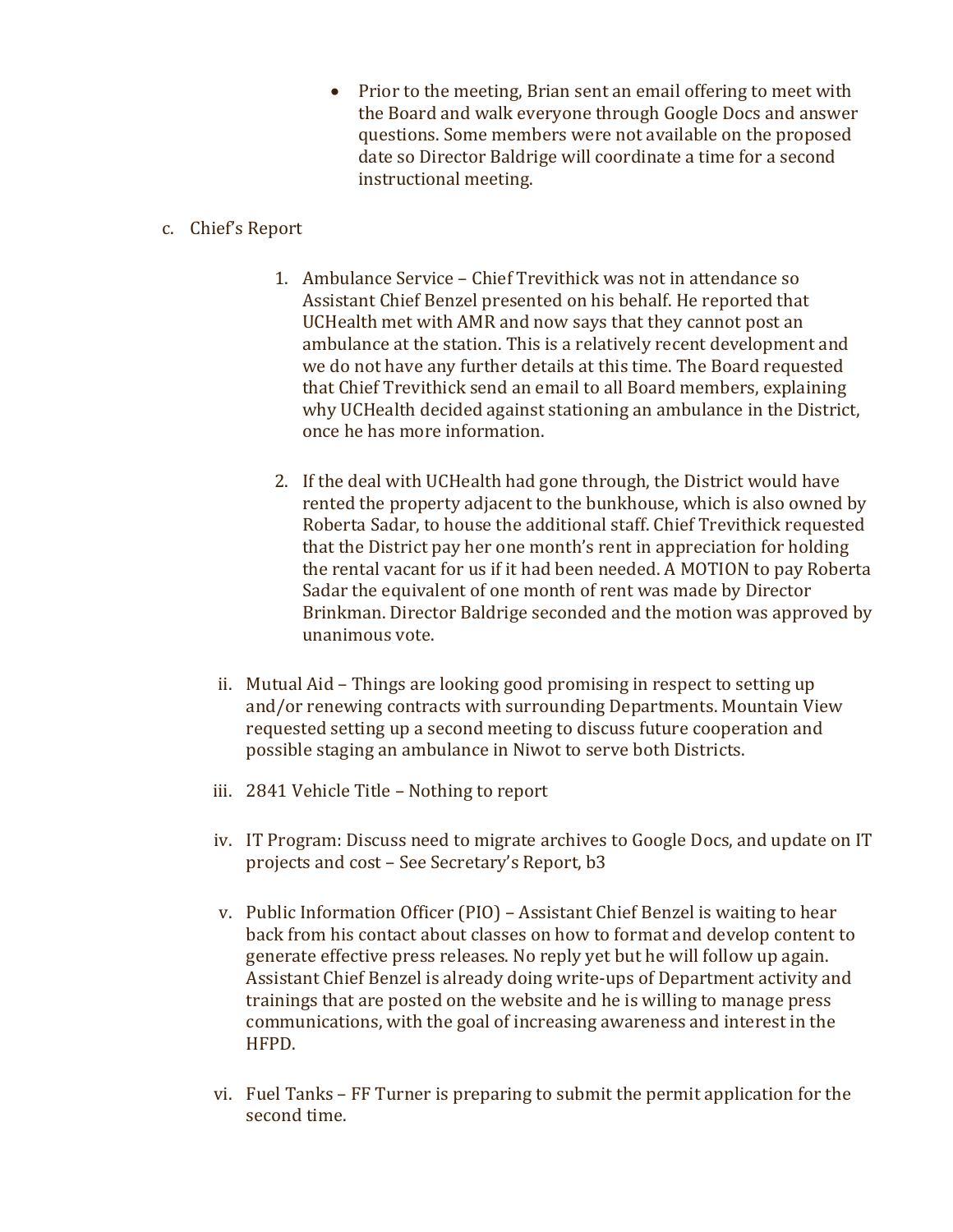- vii. Grant Writer No report
- viii. Other Issues & Opportunities
	- 1. The Department recently held two full day, live fire trainings, one at the Boulder training center last Monday and one at the Longmont training center on Saturday. On Monday, Boulder Rural assisted and there was a FF from Nederland. Boulder Rural's Chief helped with the Saturday burn and Longmont sent an engine to support and participate in the training. Representatives from three other Departments were there to train and help meet the certification requirements that are needed to hold live fire drills. Assistant Chief Benzel reported that the training was very successful and both burns were very well attended by members of the HFPD.
	- 2. Response times over the last month have been amazing; out-the-door times average 90- to 100-seconds and even less when FFs are already out or doing trainings.
	- 3. Two engines with air compressor problems will be sent out for repairs in the next week.
	- 4. The UTV lease with Rocky Mountain Kawasaki is up next month and we need to decide whether we want to return it or purchase it. The UTV has has been valuable on numerous calls and the Association would definitely recommend buying it. Assistant Chief Benzel noted that the only downfall is that the UTV is not set up for patient transportation but this is something that can be modified. The cost is  $\sim$ \$15K and the prospective acquisition has already been budgeted under Capital Purchases, albeit for \$13K. Director Baldrige would like Training Captain Barnaby to send the original lease agreement to the Board to try to explain the \$2K difference.
	- 5. A citizen recently complained about dangerous driving by members of the HFPD while on a call. The citizen reported that the engine was going too fast and that the driver did not brake when approaching an intersection during rush hour. Chief Trevithick and Assistant Chief Benzel investigated and determined that no disciplinary action was warranted. Everyone on that crew was counseled, Chief Trevithick spoke with the citizen about the incident, and the case has been laid to rest.

# VI. OLD BUSINESS

a. Newsletter - The newsletter is slowly taking shape and Director Baldrige is hoping to present a prototype at the July meeting. The bulk of the newsletter content will be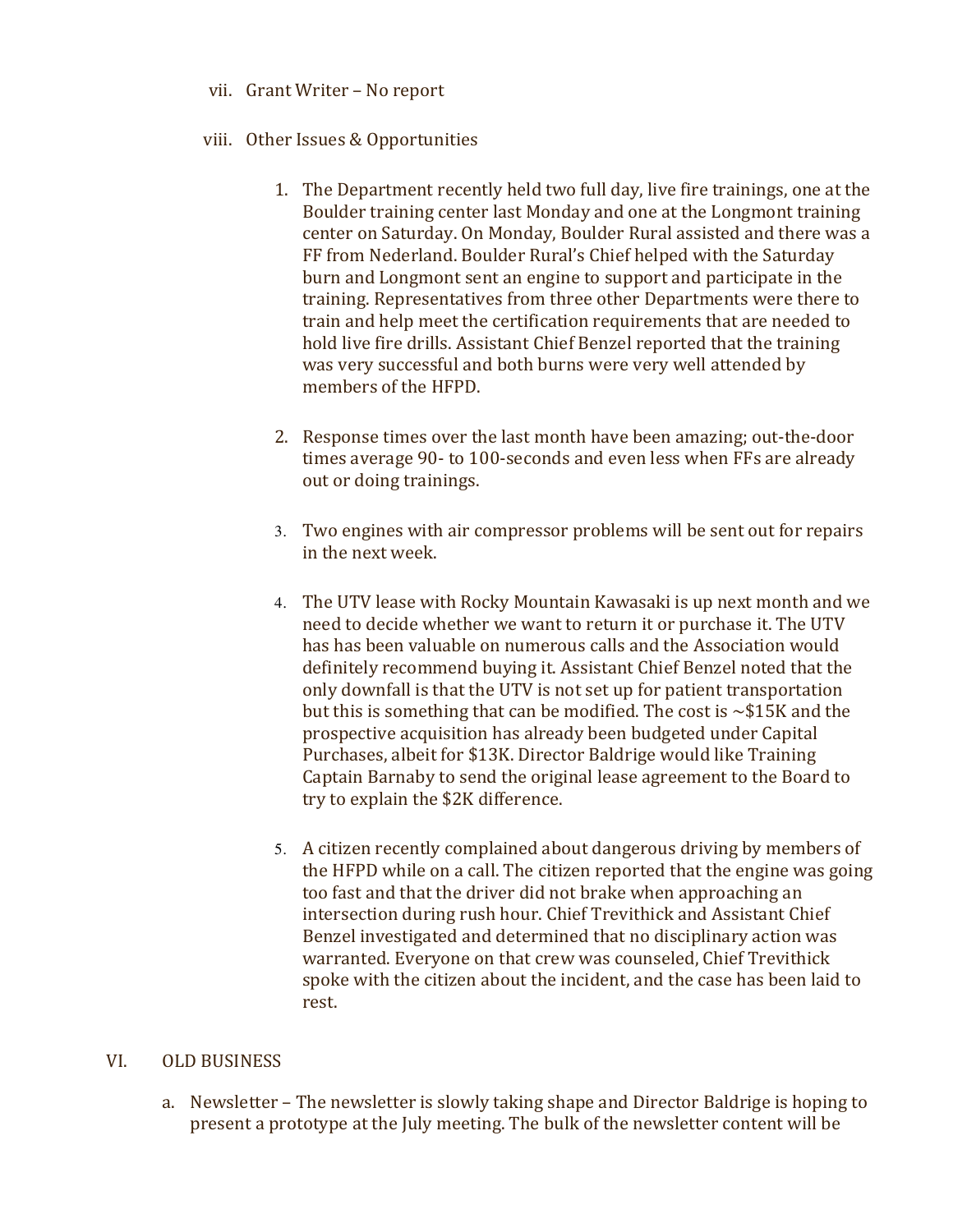online so we are planning to send a postcard to all members of the District, alerting them to the online resource and outlining some of the content. Director Koslov would also like to use the postcard to encourage people to join the Board and/or solicit nominations. Director Baldrige asked that everyone email suggestions for the postcard to her. We don't need any more employees but Assistant Chief Benzel suggested using the postcard to recruit volunteer FFs who are local, since all recipients of the postcards will be District residents.

b. Steak Dinner, June 15, 5PM – The steaks have been ordered and everyone who is planning to attend should be signed up by now.

### VII. NEW BUSINESS

a. Director Cole is still trying to get the new door for the truck. It reportedly shipped but still has not arrived. We will need this vehicle even more as it gets further into wildland season. He will follow up with the vendor to get more information.

#### VIII. AGENDA NEXT MONTH

- a. Work Session No work session in July but will need one in August to start working on the 2020 budget. Special focus will need to be given to ambulance service now that UCHealth dropped out. The Board will need to reconsider the financial viability of offering BLS service and discuss the overall politics of having an ambulance that competes with AMR while also relying on their service. Chief Trevithick was tasked with asking EMS Director Brown to attend the July Board meeting to give information on the current situation with AMR, what our potential options are for ambulance service and what kind of investment it would require. Director Snyder also suggested that we should consider trying to coordinate ambulance service with Mountain View, Boulder Rural and possibly Lyons and that Chief Trevithick could discuss that with them in conjunction with negotiating Mutual Aid agreements.
- b. Regular Meeting Both Chief Trevithick and EMS Director Brown will need to be at the July meeting to discuss ambulance service, as this would be a substantial component of the 2020 budget planning sessions in August.
- IX. ADJOURNMENT A MOTION to adjourn the meeting was made by Director Brinkman at 8:04 PM. Director Baldrige seconded and motion was approved by unanimous vote.

Motion/Resolution Summary:

- MOTION to approve the regular Board meeting minutes with the requested addition
- MOTION to pay Roberta Sadar the equivalent of one month of rent
- MOTION to adjourn the meeting